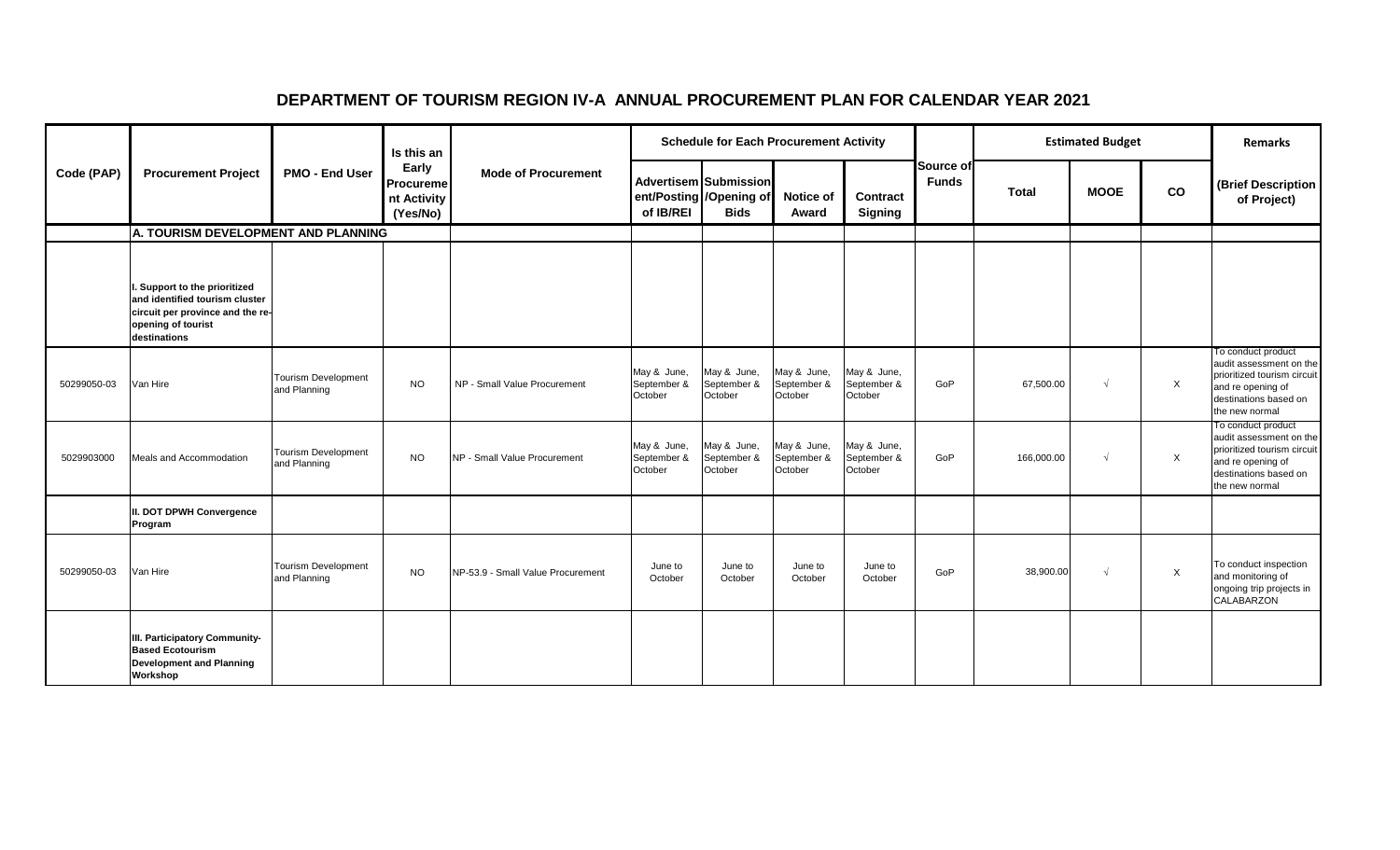| 50299050-03 | Van Hire                                                                                              | <b>Tourism Development</b><br>and Planning | <b>NO</b> | NP-53.9 - Small Value Procurement |                                       |                                       |                                       | July to October July to October July to October July to October | GoP | 27,000.00 | $\sqrt{ }$ | $\mathsf{X}$ | To instill the importance<br>of sustainable<br>management of<br>identified potential<br>ecotourism destinations;<br>to develop ecotourism<br>sites in the region |
|-------------|-------------------------------------------------------------------------------------------------------|--------------------------------------------|-----------|-----------------------------------|---------------------------------------|---------------------------------------|---------------------------------------|-----------------------------------------------------------------|-----|-----------|------------|--------------|------------------------------------------------------------------------------------------------------------------------------------------------------------------|
| 5029903000  | Meals                                                                                                 | <b>Tourism Development</b><br>and Planning | <b>NO</b> | NP-53.9 - Small Value Procurement |                                       |                                       |                                       | July to October July to October July to October July to October | GoP | 62,440.00 | $\sqrt{ }$ | $\mathsf X$  | To instill the importance<br>of sustainable<br>management of<br>identified potential<br>ecotourism destinations;<br>to develop ecotourism<br>sites in the region |
|             | IV. Endorsement of Foreshore<br><b>Lease Application and</b><br><b>Comprehensive Land Use</b><br>Plan |                                            |           |                                   |                                       |                                       |                                       |                                                                 |     |           |            |              |                                                                                                                                                                  |
| 50299050-03 | Van Hire                                                                                              | <b>Tourism Development</b><br>and Planning | <b>NO</b> | NP-53.9 - Small Value Procurement | May, July,<br>September &<br>November | May, July,<br>September &<br>November | May, July,<br>September &<br>November | May, July,<br>September &<br>November                           | GoP | 30,900.00 | $\sqrt{ }$ | $\mathsf X$  | To review and evaluate<br>the proposed FLAs and<br>CLUPs in the areas of<br><b>Batangas and Cavite</b>                                                           |
| 5029903000  | Meals                                                                                                 | <b>Tourism Development</b><br>and Planning | <b>NO</b> | NP-53.9 - Small Value Procurement | May, July,<br>September &<br>November | May, July,<br>September &<br>November | May, July,<br>September &<br>November | May, July,<br>September &<br>November                           | GoP | 11,100.00 | $\sqrt{ }$ | $\mathsf{X}$ | To review and evaluate<br>the proposed FLAs and<br>CLUPs in the areas of<br><b>Batangas and Cavite</b>                                                           |
|             | V. Conduct of Advance<br><b>Tourism Statistics Training</b><br>(ATST)                                 |                                            |           |                                   |                                       |                                       |                                       |                                                                 |     |           |            |              |                                                                                                                                                                  |
| 5029907000  | Service Provider (Zoom Online<br>Platform)                                                            | <b>Tourism Development</b><br>and Planning | <b>NO</b> | NP - Small Value Procurement      | June to July                          | June to July                          | June to July                          | June to July                                                    | GoP | 6,000.00  | $\sqrt{ }$ | $\mathsf X$  | To properly generate<br>data on tourist arrivals in<br>the areas of<br>CALABARZON (LGUs<br>with Top tourist arrivals)                                            |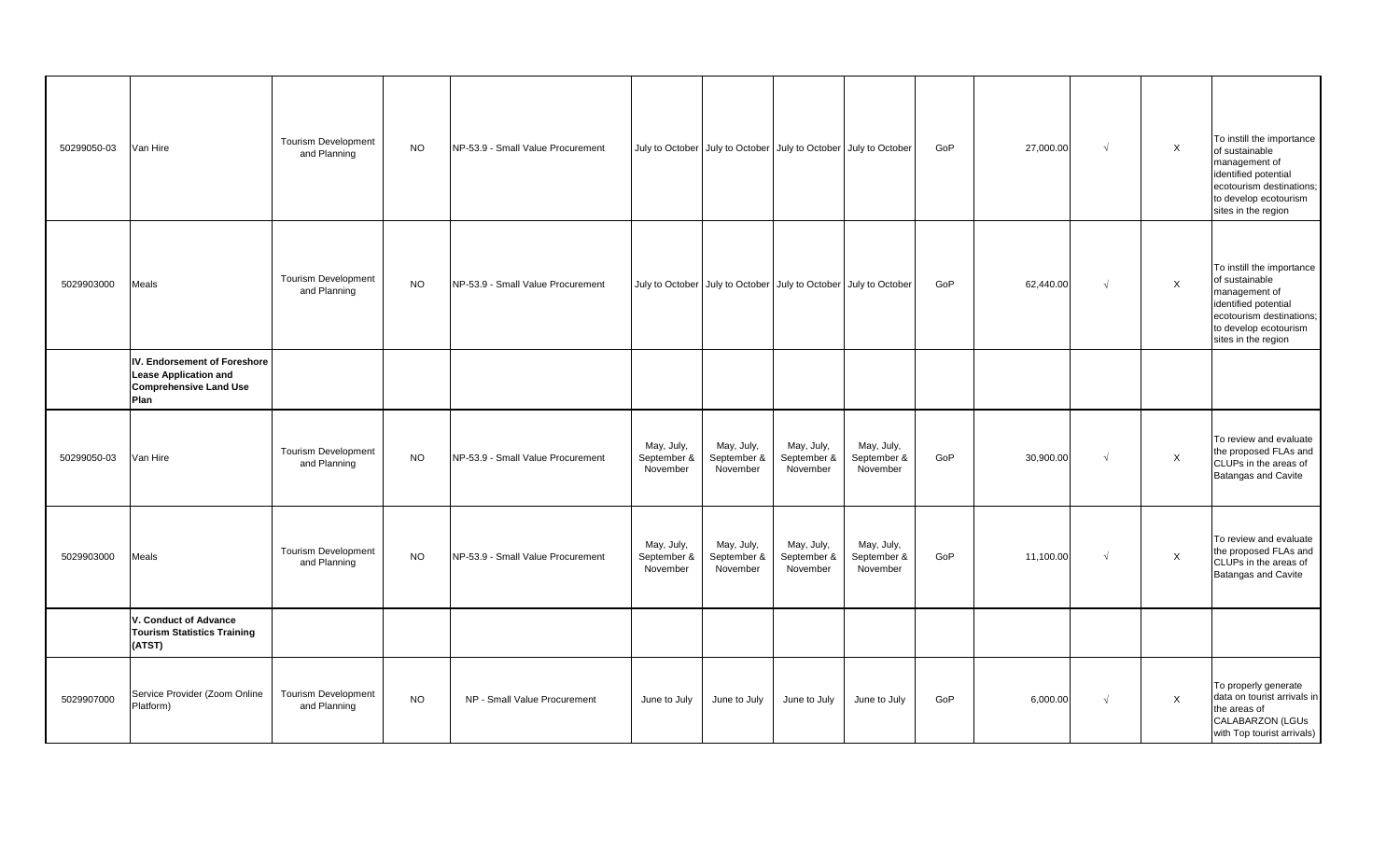| 50299050-03 | Van Hire                                                                                                          | <b>Tourism Development</b><br>and Planning | <b>NO</b> | NP - Small Value Procurement | September to<br>October | September to<br>October | September to<br>October | September to<br>October | GoP | 54,000.00  | $\sqrt{ }$ | $\mathsf{X}$ | To properly generate<br>data on tourist arrivals in<br>the areas of<br>CALABARZON (LGUs<br>with Top tourist arrivals) |
|-------------|-------------------------------------------------------------------------------------------------------------------|--------------------------------------------|-----------|------------------------------|-------------------------|-------------------------|-------------------------|-------------------------|-----|------------|------------|--------------|-----------------------------------------------------------------------------------------------------------------------|
| 5029903000  | Meals and Accommodation                                                                                           | <b>Tourism Development</b><br>and Planning | <b>NO</b> | NP - Small Value Procurement | September to<br>October | September to<br>October | September to<br>October | September to<br>October | GoP | 66,920.00  | $\sqrt{ }$ | X            | To properly generate<br>data on tourist arrivals in<br>the areas of<br>CALABARZON (LGUs<br>with Top tourist arrivals) |
|             | <b>B. MARKET AND PRODUCT DEVELOPMENT</b>                                                                          |                                            |           |                              |                         |                         |                         |                         |     |            |            |              |                                                                                                                       |
|             | I. CALABARZON Tourism Expo and<br><b>Regional Travel Exchange</b>                                                 |                                            |           |                              |                         |                         |                         |                         |     |            |            |              |                                                                                                                       |
| 50299050-01 | Booth Rental (Structure)                                                                                          | Market and Product<br>Development          | <b>NO</b> | NP - Small Value Procurement | October                 | October                 | October                 | October                 | GoP | 500,000.00 | $\sqrt{ }$ | X            |                                                                                                                       |
| 50299050-04 | Equipment (LED Wall, Sound<br>System, etc.)                                                                       | Market and Product<br>Development          | <b>NO</b> | NP - Small Value Procurement | October                 | October                 | October                 | October                 | GoP | 150,000.00 | $\sqrt{ }$ | X            |                                                                                                                       |
| 50299050-03 | Van Hire                                                                                                          | Market and Product<br>Development          | <b>NO</b> | NP - Small Value Procurement | October                 | October                 | October                 | October                 | GoP | 20,250.00  | $\sqrt{ }$ | $\times$     |                                                                                                                       |
| 5029903000  | Meals and Accommodation                                                                                           | Market and Product<br>Development          | <b>NO</b> | NP - Small Value Procurement | October                 | October                 | October                 | October                 | GoP | 235,880.00 | $\sqrt{ }$ | X            |                                                                                                                       |
| 50205020-01 | Mobile                                                                                                            | Market and Product<br>Development          | <b>NO</b> | NP - Small Value Procurement | October                 | October                 | October                 | October                 | GoP | 15,000.00  | $\sqrt{ }$ | $\mathsf{X}$ |                                                                                                                       |
| 50203010-00 | Office Supplies Expenses                                                                                          | Market and Product<br>Development          | <b>NO</b> | NP - Small Value Procurement | October                 | October                 | October                 | October                 | GoP | 50,000.00  | $\sqrt{ }$ | $\mathsf X$  |                                                                                                                       |
| 5029907000  | Service Provider (Zoom Online<br>Platform)                                                                        | Market and Product<br>Development          | <b>NO</b> | Canvass                      | October                 | October                 | October                 | October                 | GoP | 3,000.00   | $\sqrt{ }$ | $\mathsf X$  |                                                                                                                       |
|             | n. Participation to National Travel<br>Fair or Trade Expo - Philippine<br>Travel Mart (PTM) and NorthPhil<br>Expo |                                            |           |                              |                         |                         |                         |                         |     |            |            |              |                                                                                                                       |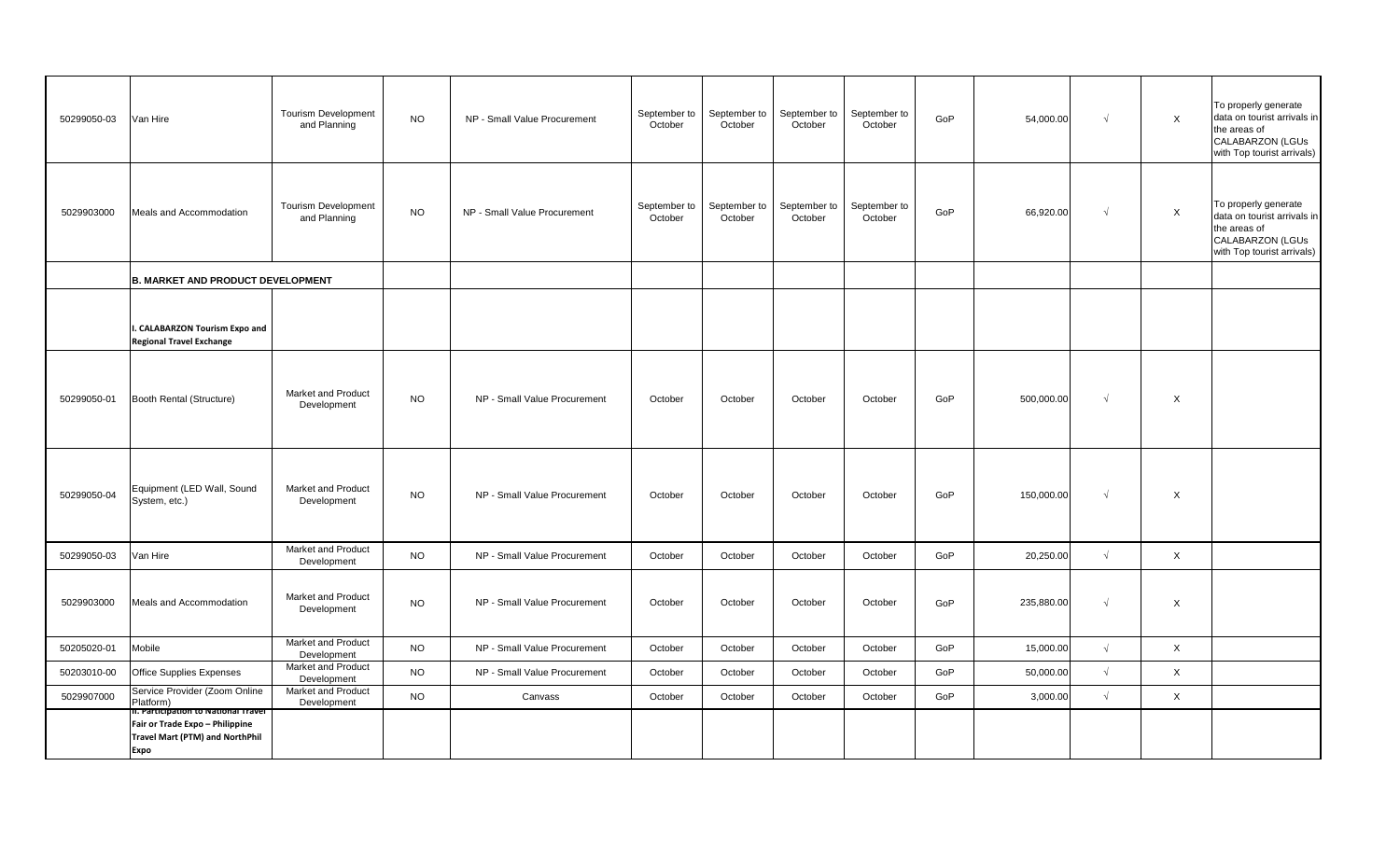| 50299050-01 | Booth Rental (Structure)                                                                                                  | <b>Market and Product</b><br>Development | <b>NO</b> | NP - Small Value Procurement | September &<br>November    | September &<br>November                                                 | September &<br>November                   | September &<br>November | GoP | 600,000.00 | $\sqrt{ }$ | $\boldsymbol{\mathsf{X}}$ |  |
|-------------|---------------------------------------------------------------------------------------------------------------------------|------------------------------------------|-----------|------------------------------|----------------------------|-------------------------------------------------------------------------|-------------------------------------------|-------------------------|-----|------------|------------|---------------------------|--|
| 50299050-03 | Van Hire                                                                                                                  | <b>Market and Product</b><br>Development | <b>NO</b> | NP - Small Value Procurement | September &<br>November    | September 8<br>November                                                 | September &<br>November                   | September &<br>November | GoP | 40,500.00  | $\sqrt{ }$ | X                         |  |
| 50299050-04 | Meals and Accommodation                                                                                                   | <b>Market and Product</b><br>Development | <b>NO</b> | NP - Small Value Procurement | September &<br>November    | September &<br>November                                                 | September &<br>November                   | September &<br>November | GoP | 199,580.00 | $\sqrt{ }$ | X                         |  |
| 50203010-00 | <b>Office Supplies Expenses</b>                                                                                           | Market and Product<br>Development        | <b>NO</b> | NP - Small Value Procurement | September &<br>November    | September &<br>November                                                 | September &<br>November                   | September &<br>November | GoP | 20,000.00  | $\sqrt{ }$ | X                         |  |
| 50205020-01 | Mobile                                                                                                                    | Market and Product<br>Development        | <b>NO</b> | NP - Small Value Procurement | September &<br>November    | September &<br>November                                                 | September &<br>November                   | September &<br>November | GoP | 12,000.00  | $\sqrt{ }$ | X                         |  |
|             | III. Participation to National Travel<br>Fair or Trade Expo - Regional<br><b>Travel Fair (RTF)</b>                        |                                          |           |                              |                            |                                                                         |                                           |                         |     |            |            |                           |  |
| 50299050-03 | Van Hire and Airfare                                                                                                      | Market and Product<br>Development        | <b>NO</b> | NP - Small Value Procurement | June                       | June                                                                    | June                                      | June                    | GoP | 90,000.00  | $\sqrt{ }$ | X                         |  |
| 50299050-01 | Booth Rental (Structure)                                                                                                  | <b>Market and Product</b><br>Development | <b>NO</b> | NP - Small Value Procurement | June                       | June                                                                    | June                                      | June                    | GoP | 150,000.00 | $\sqrt{ }$ | X                         |  |
| 50299050-04 | Meals and Accommodation                                                                                                   | Market and Product<br>Development        | <b>NO</b> | NP - Small Value Procurement | June                       | June                                                                    | June                                      | June                    | GoP | 50,500.00  | $\sqrt{ }$ | X                         |  |
| 5029903000  | <b>Office Supplies Expenses</b>                                                                                           | <b>Market and Product</b><br>Development | <b>NO</b> | NP - Small Value Procurement | June                       | June                                                                    | June                                      | June                    | GoP | 70,000.00  | $\sqrt{ }$ | X                         |  |
| 50205020-01 | Mobile                                                                                                                    | Market and Product<br>Development        | <b>NO</b> | NP - Small Value Procurement | June                       | June                                                                    | June                                      | June                    | GoP | 10,000.00  | $\sqrt{ }$ | $\mathsf X$               |  |
| 50203070-00 | Drug and Medicine Expenses<br>(RT-PCR or Antigen)                                                                         | <b>Market and Product</b><br>Development | <b>NO</b> | NP - Small Value Procurement | June                       | June                                                                    | June                                      | June                    | GoP | 50,000.00  | $\sqrt{ }$ | $\mathsf{X}$              |  |
|             | IV. Farm-Wellness-Eco Adventure-<br><b>Faith Tourism Circuit and Tour</b><br><b>Package Development and</b><br>Assessment |                                          |           |                              |                            |                                                                         |                                           |                         |     |            |            |                           |  |
| 50299050-03 | Van Hire                                                                                                                  | Market and Product<br>Development        | <b>NO</b> | NP - Small Value Procurement | November                   | June, August & June, August & June, August & June, August &<br>November | November                                  | November                | GoP | 121,500.00 | $\sqrt{ }$ | X                         |  |
| 5029903000  | Meals and Accommodation                                                                                                   | <b>Market and Product</b><br>Development | <b>NO</b> | NP - Small Value Procurement | November                   | June, August & June, August & June, August & June, August &<br>November | November                                  | November                | GoP | 605,900.00 | $\sqrt{ }$ | X                         |  |
| 50205020-01 | Mobile                                                                                                                    | Market and Product<br>Development        | <b>NO</b> | NP - Small Value Procurement | June, August 8<br>November | June, August<br>November                                                | June, August & June, August &<br>November | November                | GoP | 6,000.00   | $\sqrt{ }$ | X                         |  |
|             | V. CALABARZON Kulinarya Tour                                                                                              |                                          |           |                              |                            |                                                                         |                                           |                         |     |            |            |                           |  |
| 50299050-03 | Van Hire                                                                                                                  | Market and Product<br>Development        | <b>NO</b> | NP - Small Value Procurement | October                    | October                                                                 | October                                   | October                 | GoP | 40,500.00  | $\sqrt{ }$ | X                         |  |
| 5029903000  | Meals and Accommodation                                                                                                   | Market and Product<br>Development        | <b>NO</b> | NP - Small Value Procurement | October                    | October                                                                 | October                                   | October                 | GoP | 99,900.00  | $\sqrt{ }$ | X                         |  |
| 50205020-01 | Mobile                                                                                                                    | Market and Product<br>Development        | <b>NO</b> |                              | October                    | October                                                                 | October                                   | October                 | GoP | 3,000.00   | $\sqrt{ }$ | X                         |  |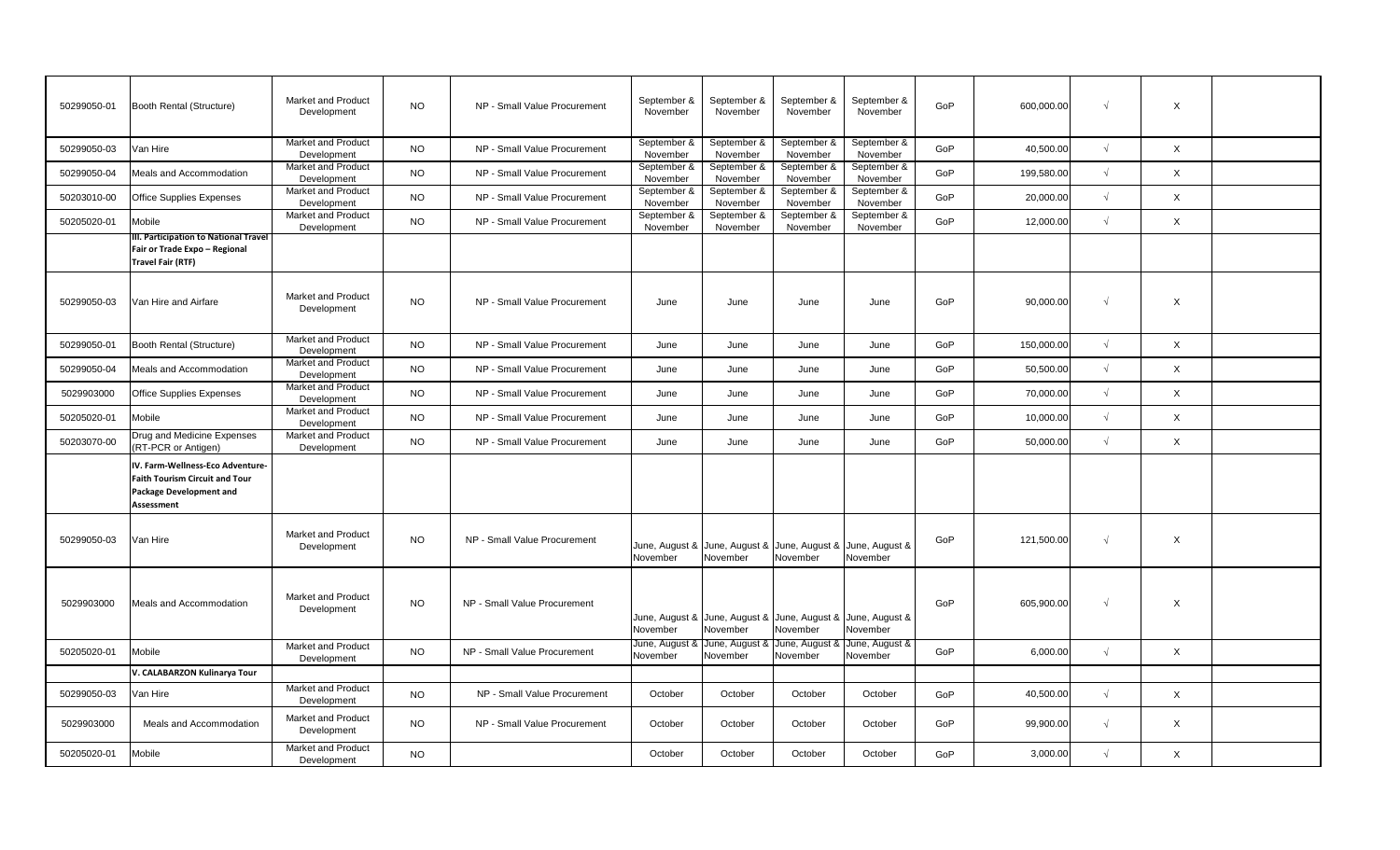|             | VI. Media and Travel Trade<br><b>Invitational Program for</b><br><b>Regional Events and Activities</b> |                                          |           |                              |                          |                          |                          |                          |     |            |            |              |  |
|-------------|--------------------------------------------------------------------------------------------------------|------------------------------------------|-----------|------------------------------|--------------------------|--------------------------|--------------------------|--------------------------|-----|------------|------------|--------------|--|
| 50299050-03 | Van Hire                                                                                               | <b>Market and Product</b><br>Development | <b>NO</b> | NP - Small Value Procurement | August &<br>September    | August &<br>September    | August &<br>September    | August &<br>September    | GoP | 54,000.00  | $\sqrt{ }$ | X            |  |
| 5029903000  | Meals and Accommodation                                                                                | Market and Product<br>Development        | <b>NO</b> | NP - Small Value Procurement | August &<br>September    | August &<br>September    | August &<br>September    | August &<br>September    | GoP | 313,700.00 | $\sqrt{ }$ | X            |  |
| 50205020-01 | Mobile                                                                                                 | Market and Product<br>Development        | <b>NO</b> | NP - Small Value Procurement | August &<br>September    | August &<br>September    | August &<br>September    | August &<br>September    | GoP | 6,000.00   | $\sqrt{ }$ | X            |  |
| 50203010-00 | Office Supplies Expenses                                                                               | Market and Product<br>Development        | <b>NO</b> | NP - Small Value Procurement | August &<br>September    | August &<br>September    | August &<br>September    | August &<br>September    | GoP | 25,000.00  | $\sqrt{ }$ | X            |  |
| 50203070-00 | Drug and Medicine Expenses<br>(Antigen)                                                                | Market and Product<br>Development        | <b>NO</b> | NP - Small Value Procurement | August &<br>September    | August &<br>September    | August &<br>September    | August &<br>September    | GoP | 32,500.00  | $\sqrt{ }$ | X            |  |
|             | VII. Branding and PR Support to<br>local festivals and cultural events                                 |                                          |           |                              |                          |                          |                          |                          |     |            |            |              |  |
| 50203010-00 | <b>Office Supplies Expenses</b>                                                                        | Market and Product<br>Development        | <b>NO</b> | NP - Small Value Procurement | April to<br>December     | April to<br>December     | April to<br>December     | April to<br>December     | GoP | 750,000.00 | $\sqrt{ }$ | X            |  |
|             | VIII. Production of IEC Materials,<br><b>AVP and Upgrading of Photo</b><br>Library                     |                                          |           |                              |                          |                          |                          |                          |     |            |            |              |  |
| 50203990-00 | <b>Other Professional Services</b><br>(IEC Materials)                                                  | Market and Product<br>Development        | <b>NO</b> | NP - Small Value Procurement | August                   | August                   | August                   | August                   | GoP | 250,000.00 | $\sqrt{ }$ | X            |  |
| 50203990-00 | <b>Other Professional Services</b><br>(AVP and Upgrading of Photo<br>Library)                          | Market and Product<br>Development        | <b>NO</b> | NP - Small Value Procurement | July                     | July                     | July                     | July                     | GoP | 500,000.00 | $\sqrt{ }$ | X            |  |
|             | IX. Corporate Giveaways Uniquely<br>CALABARZON                                                         |                                          |           |                              |                          |                          |                          |                          |     |            |            |              |  |
| 50203010-00 | Purchase of Regular Office<br>Supplies                                                                 | Market and Product<br>Development        | <b>NO</b> | NP - Small Value Procurement | April, July &<br>October | April, July &<br>October | April, July &<br>October | April, July &<br>October | GoP | 500,000.00 | $\sqrt{ }$ | X            |  |
|             | <b>C. TRAINING</b><br>I. Online Training on Reassessing                                                |                                          |           |                              |                          |                          |                          |                          |     |            |            |              |  |
|             | Consumer Behavior in 2021                                                                              |                                          |           |                              |                          |                          |                          |                          |     |            |            |              |  |
| 5029907000  | Service Provider (Zoom Online<br>Platform)<br>IV. Online Training on Filipino                          | <b>TRAINING</b>                          | NO.       | NP - Small Value Procurement | February                 | February                 | February                 | February                 | GoP | 3,000.00   | $\sqrt{ }$ | X            |  |
|             | <b>Brand of Service Excellence</b>                                                                     |                                          |           |                              |                          |                          |                          |                          |     |            |            |              |  |
| 5029907000  | Service Provider (Zoom Online<br>Platform)<br>V. Online Training on Destination                        | <b>TRAINING</b>                          | <b>NO</b> | NP - Small Value Procurement | March                    | March                    | March                    | March                    | GoP | 3,000.00   | $\sqrt{ }$ | $\mathsf{X}$ |  |
|             | <b>Branding and Marketing for the</b><br><b>Green Corridor Initiative</b>                              |                                          |           |                              |                          |                          |                          |                          |     |            |            |              |  |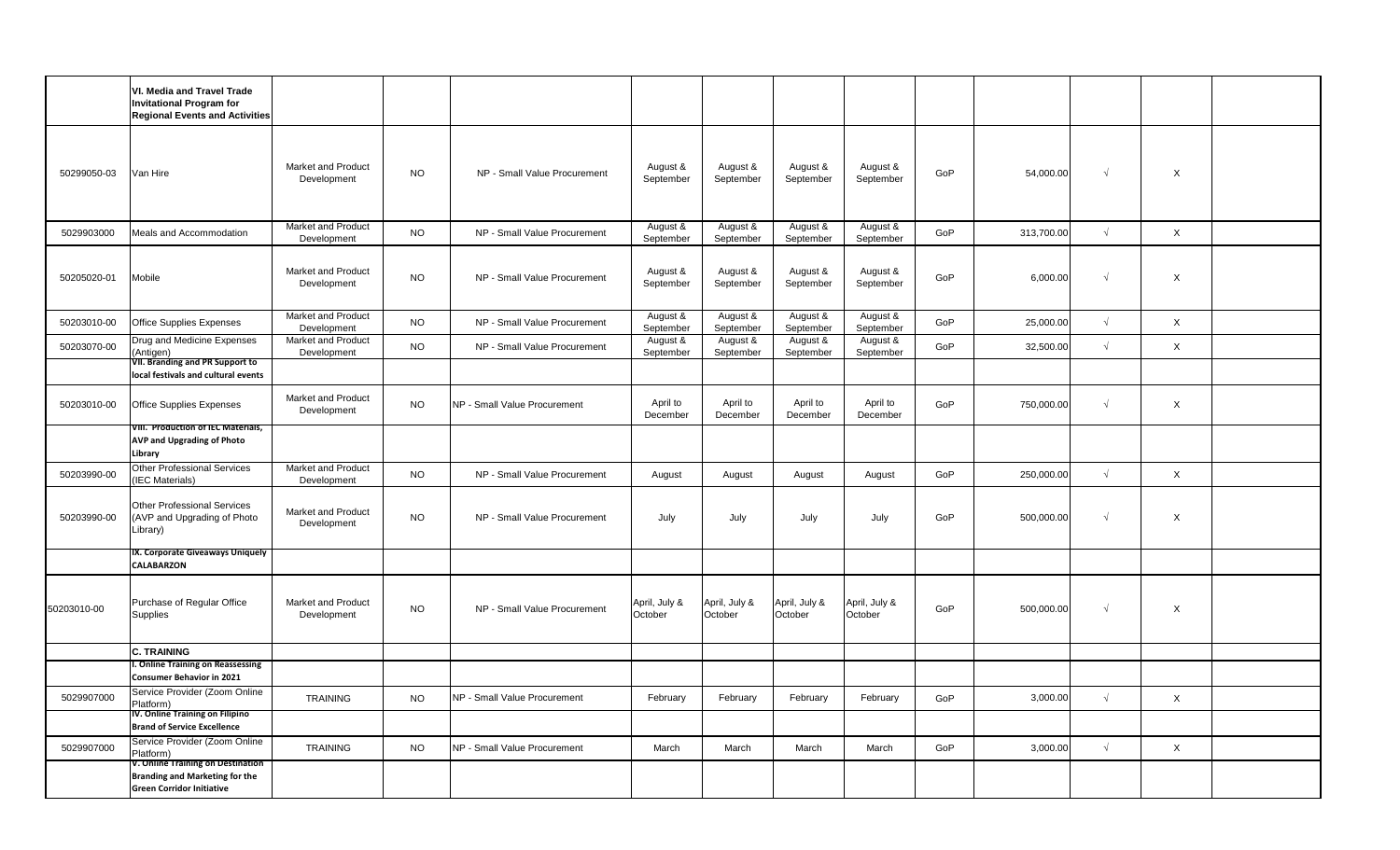| 5029907000 | Service Provider (Zoom Online<br>Platform)                                                           | <b>TRAINING</b> | <b>NO</b> | NP - Small Value Procurement | April         | April         | April         | April         | GoP | 3,000.00  | $\sqrt{ }$ | $\mathsf{X}$ |  |
|------------|------------------------------------------------------------------------------------------------------|-----------------|-----------|------------------------------|---------------|---------------|---------------|---------------|-----|-----------|------------|--------------|--|
|            | VI. Integrated TOPCOP (Face<br>to Face)                                                              |                 |           |                              |               |               |               |               |     |           |            |              |  |
| 5029905003 | Van Rental                                                                                           | <b>TRAINING</b> | <b>NO</b> | NP - Small Value Procurement | July & August | July & August | July & August | July & August | GoP | 9,600.00  | $\sqrt{ }$ | $\mathsf{X}$ |  |
| 5029903000 | Meals and Accommodation                                                                              | <b>TRAINING</b> | <b>NO</b> | NP - Small Value Procurement | July & August | July & August | July & August | July & August | GoP | 9,600.00  | $\sqrt{ }$ | $\mathsf X$  |  |
| 5029905001 | Venue                                                                                                | <b>TRAINING</b> | <b>NO</b> | NP - Small Value Procurement | July & August | July & August | July & August | July & August | GoP | 9,600.00  | $\sqrt{ }$ | $\times$     |  |
| 5020399000 | <b>Training Kit</b>                                                                                  | <b>TRAINING</b> | <b>NO</b> | NP - Small Value Procurement | July & August | July & August | July & August | July & August | GoP | 9,600.00  | $\sqrt{2}$ | $\mathsf{X}$ |  |
| 5020301000 | <b>Training Supplies</b>                                                                             | <b>TRAINING</b> | <b>NO</b> | NP - Small Value Procurement | July & August | July & August | July & August | July & August | GoP | 9,600.00  | $\sqrt{ }$ | $\mathsf{X}$ |  |
| 5020502001 | Mobile                                                                                               | <b>TRAINING</b> | <b>NO</b> | NP - Small Value Procurement | July & August | July & August | July & August | July & August | GoP | 9,600.00  | $\sqrt{ }$ | $\times$     |  |
|            | VII. Hilot or Massage Training as<br>Livelihood Program for Women in<br>the Community (Face to Face) |                 |           |                              |               |               |               |               |     |           |            |              |  |
| 5029905003 | Van Rental                                                                                           | <b>TRAINING</b> | <b>NO</b> | NP - Small Value Procurement | August        | August        | August        | August        | GoP | 30,000.00 | $\sqrt{ }$ | $\mathsf{X}$ |  |
| 5029903000 | Meals and Accommodation                                                                              | <b>TRAINING</b> | <b>NO</b> | NP - Small Value Procurement | August        | August        | August        | August        | GoP | 80,000.00 | $\sqrt{ }$ | $\times$     |  |
| 5029905001 | Venue                                                                                                | <b>TRAINING</b> | NO.       | NP - Small Value Procurement | August        | August        | August        | August        | GoP | 30,000.00 | $\sqrt{ }$ | X            |  |
| 5020399000 | <b>Training Kit</b>                                                                                  | <b>TRAINING</b> | <b>NO</b> | NP - Small Value Procurement | August        | August        | August        | August        | GoP | 5,000.00  | $\sqrt{ }$ | $\times$     |  |
| 5020301000 | <b>Training Supplies</b>                                                                             | <b>TRAINING</b> | NO        | NP - Small Value Procurement | August        | August        | August        | August        | GoP | 4,200.00  | $\sqrt{ }$ | X            |  |
| 5020502001 | <b>Communication Expenses</b><br>Mobile)                                                             | <b>TRAINING</b> | NO.       | NP - Small Value Procurement | August        | August        | August        | August        | GoP | 12,000.00 | $\sqrt{ }$ | X            |  |
|            | VIII. Tourism Awareness 101 (Face<br>to Face)                                                        |                 |           |                              |               |               |               |               |     |           |            |              |  |
| 5029905003 | Van Rental                                                                                           | <b>TRAINING</b> | <b>NO</b> | NP - Small Value Procurement | September     | September     | September     | September     | GoP | 30,000.00 | $\sqrt{ }$ | X            |  |
| 5029903000 | Meals and Accommodation                                                                              | <b>TRAINING</b> | <b>NO</b> | NP - Small Value Procurement | September     | September     | September     | September     | GoP | 28,000.00 | $\sqrt{ }$ | $\mathsf{X}$ |  |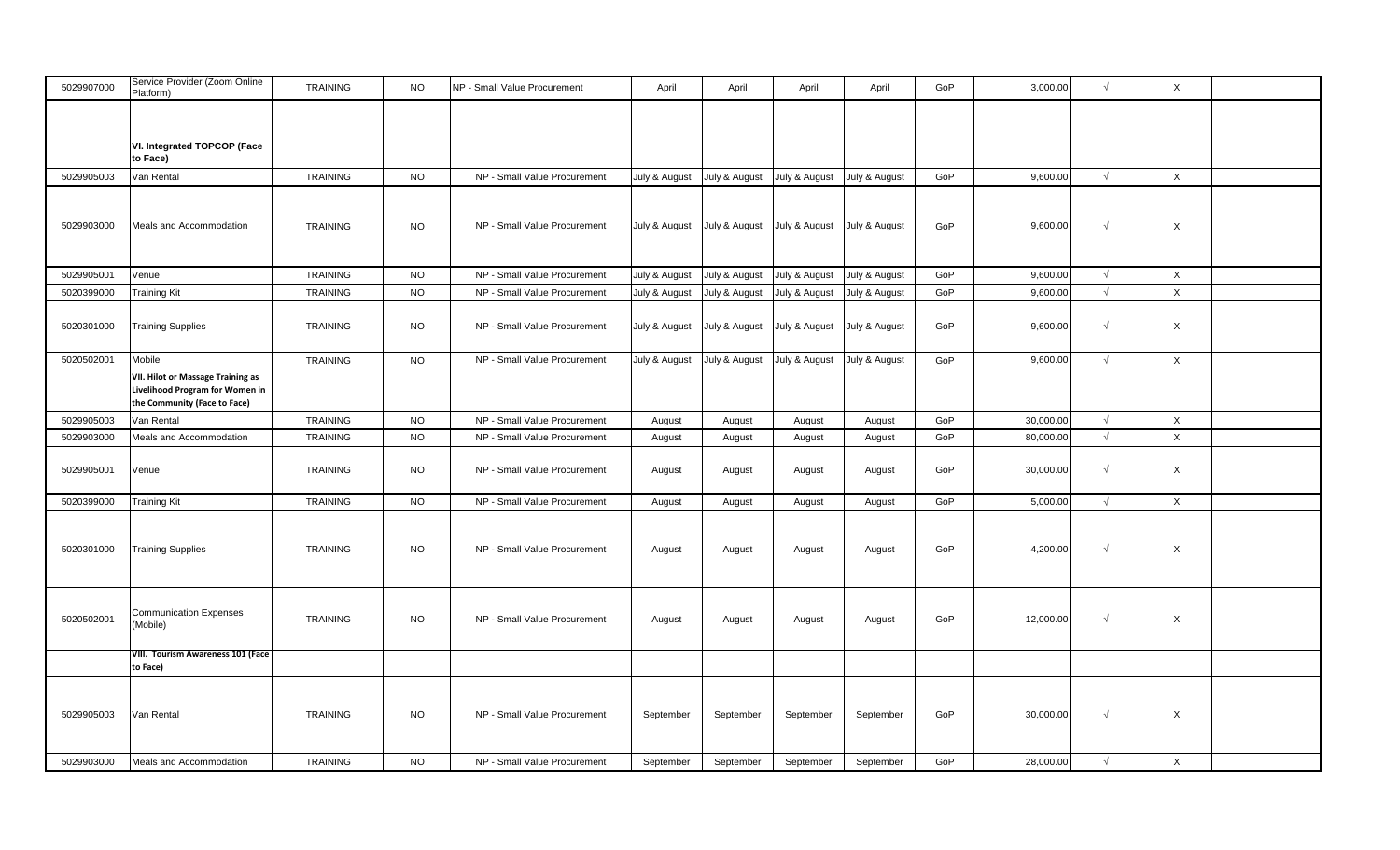| 5029905001 | Venue                                                                                                                                                                                                  | <b>TRAINING</b>           | <b>NO</b> | NP - Small Value Procurement      | September | September | September | September | GoP | 8,600.00  | $\sqrt{ }$ | $\times$     |                                                                                                                                                                                                                                                      |
|------------|--------------------------------------------------------------------------------------------------------------------------------------------------------------------------------------------------------|---------------------------|-----------|-----------------------------------|-----------|-----------|-----------|-----------|-----|-----------|------------|--------------|------------------------------------------------------------------------------------------------------------------------------------------------------------------------------------------------------------------------------------------------------|
| 5020399000 | <b>Training Kit</b>                                                                                                                                                                                    | <b>TRAINING</b>           | <b>NO</b> | NP - Small Value Procurement      | September | September | September | September | GoP | 3,000.00  | $\sqrt{ }$ | $\mathsf{X}$ |                                                                                                                                                                                                                                                      |
| 5020301000 | <b>Training Supplies</b>                                                                                                                                                                               | <b>TRAINING</b>           | <b>NO</b> | NP - Small Value Procurement      | September | September | September | September | GoP | 3,000.00  | $\sqrt{ }$ | $\mathsf{X}$ |                                                                                                                                                                                                                                                      |
| 5020502001 | <b>Communication Expenses</b><br>(Mobile)                                                                                                                                                              | <b>TRAINING</b>           | <b>NO</b> | NP - Small Value Procurement      | September | September | September | September | GoP | 8,000.00  | $\sqrt{ }$ | X            |                                                                                                                                                                                                                                                      |
|            | <b>D. TOURISM STANDARDS AND RESULATIONS</b>                                                                                                                                                            |                           |           |                                   |           |           |           |           |     |           |            |              |                                                                                                                                                                                                                                                      |
|            | <b>DOT Accreditation for</b><br><b>Tourism Enterprises (Re-</b><br>Orientation / Orientation of<br><b>Accreditation and PAS with</b><br><b>Express Accreditation) for CA-</b><br>LA-BA-R-ZON Provinces |                           |           |                                   |           |           |           |           |     |           |            |              |                                                                                                                                                                                                                                                      |
| 5029907000 | 1. Service Provider (Zoom<br>Platform)                                                                                                                                                                 | <b>Accreditation Unit</b> | No        | NP-53.9 - Small Value Procurement | April     | April     | April     | April     | GoP | 60,000.00 | $\sqrt{ }$ | $\mathsf{X}$ | To raise tourism<br>standards and update<br>tourism stakeholders.<br>To assist tourism<br>enterprises in<br>processing their DOT<br>Accreditation -<br>Receiving application,<br>evaluation of documents<br>and inspection of<br>tourism enterprises |
| 5029905001 | 2. Venue Rental (Face to Face) Accreditation Unit                                                                                                                                                      |                           | No        | NP-53.9 - Small Value Procurement | April     | April     | April     | April     | GoP | 90,000.00 | $\sqrt{ }$ | X            | To raise tourism<br>standards and update<br>tourism stakeholders.<br>To assist tourism<br>enterprises in<br>processing their DOT<br>Accreditation -<br>Receiving application,<br>evaluation of documents<br>and inspection of<br>tourism enterprises |
| 5020201000 | 3. Meals and Accommodation<br>(Face to Face)                                                                                                                                                           | <b>Accreditation Unit</b> | No        | NP-53.9 - Small Value Procurement | April     | April     | April     | April     | GoP | 40,000.00 | $\sqrt{ }$ | $\times$     | To raise tourism<br>standards and update<br>tourism stakeholders.<br>To assist tourism<br>enterprises in<br>processing their DOT<br>Accreditation -<br>Receiving application,<br>evaluation of documents<br>and inspection of<br>tourism enterprises |
|            | II. Conduct of inspection of<br>tourism enterprises                                                                                                                                                    |                           |           |                                   |           |           |           |           |     |           |            |              |                                                                                                                                                                                                                                                      |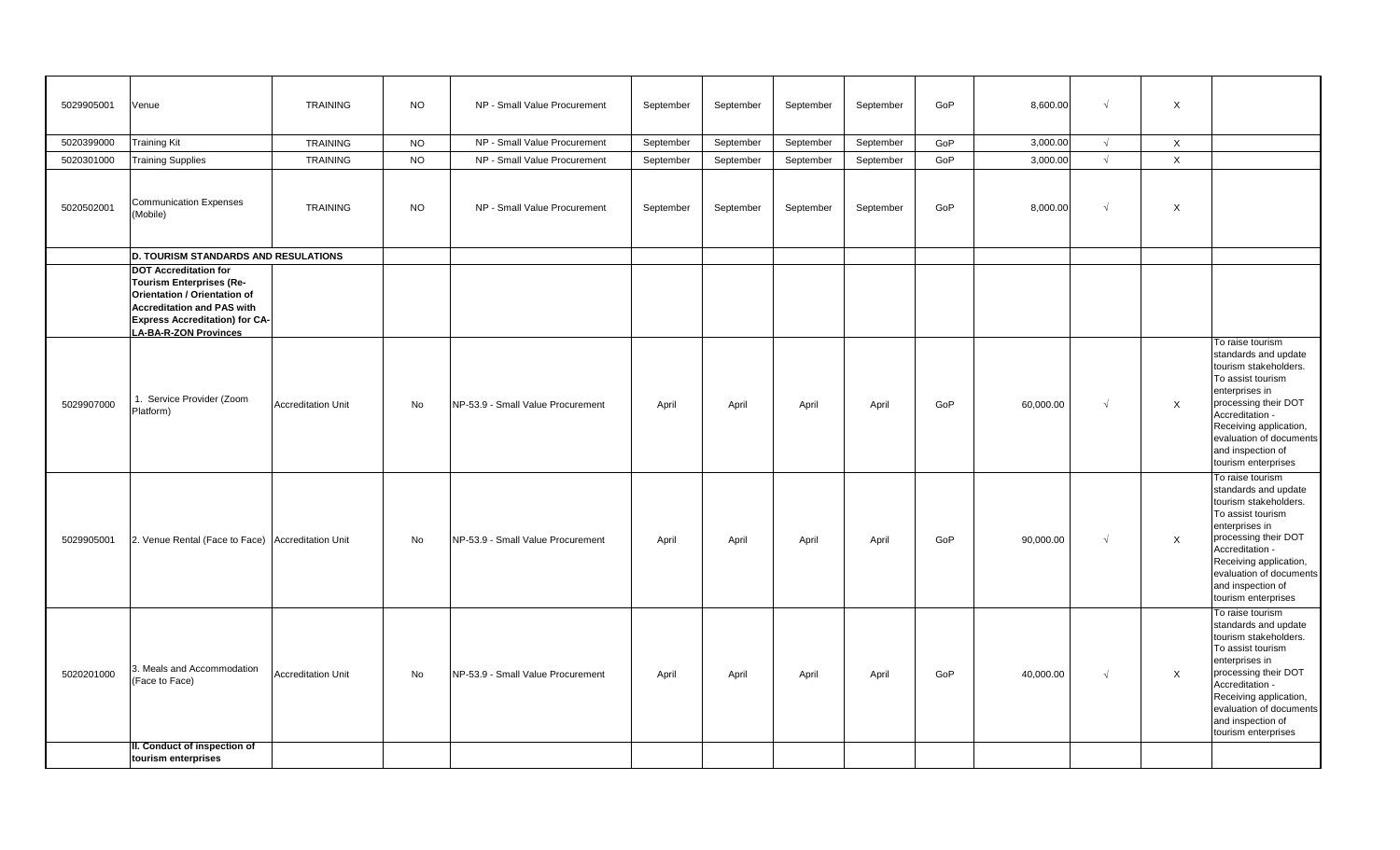| 5029905003 | 1. Van Hire                                                                                                                           | <b>Accreditation Unit</b> | <b>NO</b> | NP-53.9 - Small Value Procurement | Last week of<br>March | First week of<br>April | April | April | GoP | 150,000.00 | $\sqrt{ }$ | $\mathsf{X}$              | To ensure the<br>prescribed timeline for<br>application and<br>processing of<br>applications.                                                                      |
|------------|---------------------------------------------------------------------------------------------------------------------------------------|---------------------------|-----------|-----------------------------------|-----------------------|------------------------|-------|-------|-----|------------|------------|---------------------------|--------------------------------------------------------------------------------------------------------------------------------------------------------------------|
| 5029903000 | 2. Meals Accommodation                                                                                                                | <b>Accreditation Unit</b> | <b>NO</b> | NP-53.9 - Small Value Procurement | Last week of<br>March | First week of<br>April | April | April | GoP | 50,000.00  | $\sqrt{ }$ | $\boldsymbol{\mathsf{X}}$ | To ensure the<br>prescribed timeline for<br>application and<br>processing of<br>applications.                                                                      |
|            | III. Conduct of monitoring of<br>tourism enterprises                                                                                  |                           |           |                                   |                       |                        |       |       |     |            |            |                           |                                                                                                                                                                    |
| 5029905003 | 1. Van Hire                                                                                                                           | <b>Accreditation Unit</b> | <b>NO</b> | NP-53.9 - Small Value Procurement | May                   | May                    | May   | May   | GoP | 50,000.00  | $\sqrt{ }$ | $\mathsf{X}$              | To monitor and ensure<br>the compliance of DOT<br>accredited tourism<br>enterprises with DOT<br>tourism standards<br>especially with health<br>and safety measures |
| 5029903000 | 2. Meals Accommodation                                                                                                                | <b>Accreditation Unit</b> | <b>NO</b> | NP-53.9 - Small Value Procurement | May                   | May                    | May   | May   | GoP | 30,000.00  | $\sqrt{ }$ | $\mathsf{X}$              | To monitor and ensure<br>the compliance of DOT<br>accredited tourism<br>enterprises with DOT<br>tourism standards<br>especially with health<br>and safety measures |
|            | IV. Campaign for DOT<br><b>Accreditation of Farm Tourism</b><br><b>Sites (Orientation and</b><br><b>Express Accreditation onsite)</b> |                           |           |                                   |                       |                        |       |       |     |            |            |                           |                                                                                                                                                                    |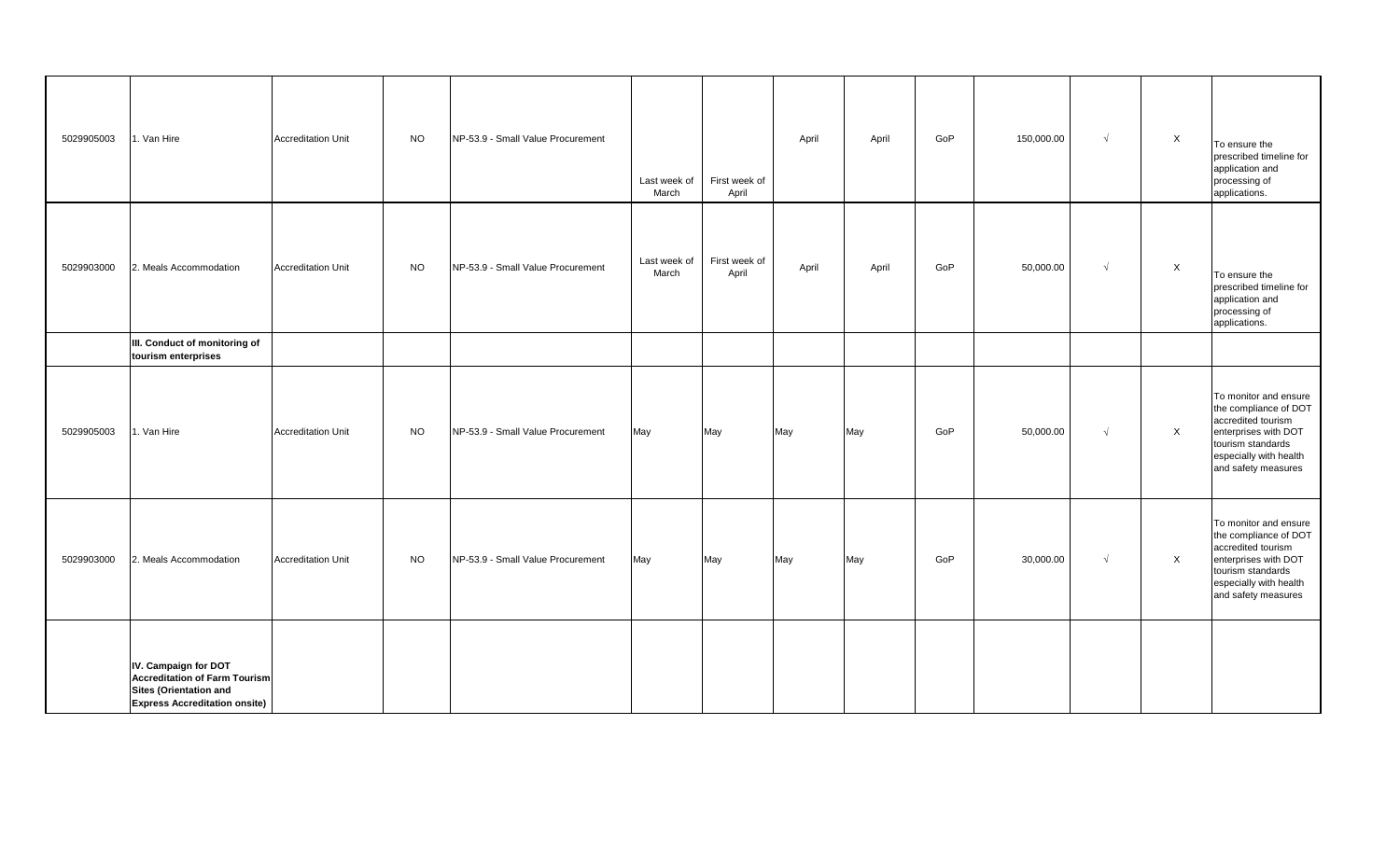| 5029905003 | 1. Van Hire                                                                                           | <b>Accreditation Unit</b> | <b>NO</b> | NP-53.9 - Small Value Procurement | September | September | September | September | GoP | 50,000.00 | $\sqrt{ }$ | $\boldsymbol{\mathsf{X}}$ | To encourage<br>accreditation of the<br>increasing number of<br>farm sites in the region;<br>create awareness to<br>farm owners the benefits<br>of accreditation; and<br>facilitate the processing<br>of accreditation |
|------------|-------------------------------------------------------------------------------------------------------|---------------------------|-----------|-----------------------------------|-----------|-----------|-----------|-----------|-----|-----------|------------|---------------------------|------------------------------------------------------------------------------------------------------------------------------------------------------------------------------------------------------------------------|
| 5029903000 | 2. Meals and Accommodation                                                                            | <b>Accreditation Unit</b> | <b>NO</b> | NP-53.9 - Small Value Procurement | September | September | September | September | GoP | 30,000.00 | $\sqrt{ }$ | X                         | To encourage<br>accreditation of the<br>increasing number of<br>farm sites in the region;<br>create awareness to<br>farm owners the benefits<br>of accreditation; and<br>facilitate the processing<br>of accreditation |
|            | V. Seminar on Preparedness<br>of Accommodation<br><b>Enterprises during Pandemic</b><br><b>Crisis</b> |                           |           |                                   |           |           |           |           |     |           |            |                           |                                                                                                                                                                                                                        |
| 5029905001 | 1. Venue Rental                                                                                       | <b>Accreditation Unit</b> | No        | NP-53.9 - Small Value Procurement | September | September | September | September | GoP | 50,000.00 | $\sqrt{ }$ | $\boldsymbol{\mathsf{X}}$ | To prepare and educate<br>accommodation<br>enterprises on health<br>and safety measures<br>and protocols during the<br>health (pandemic) crisis                                                                        |
| 5029903000 | 2. Meals and Accommodation<br>(Face to Face)                                                          | <b>Accreditation Unit</b> | No        | NP-53.9 - Small Value Procurement | September | September | September | September | GoP | 40,000.00 | $\sqrt{ }$ | $\boldsymbol{\mathsf{X}}$ | To prepare and educate<br>accommodation<br>enterprises on health<br>and safety measures<br>and protocols during the<br>health (pandemic) crisis                                                                        |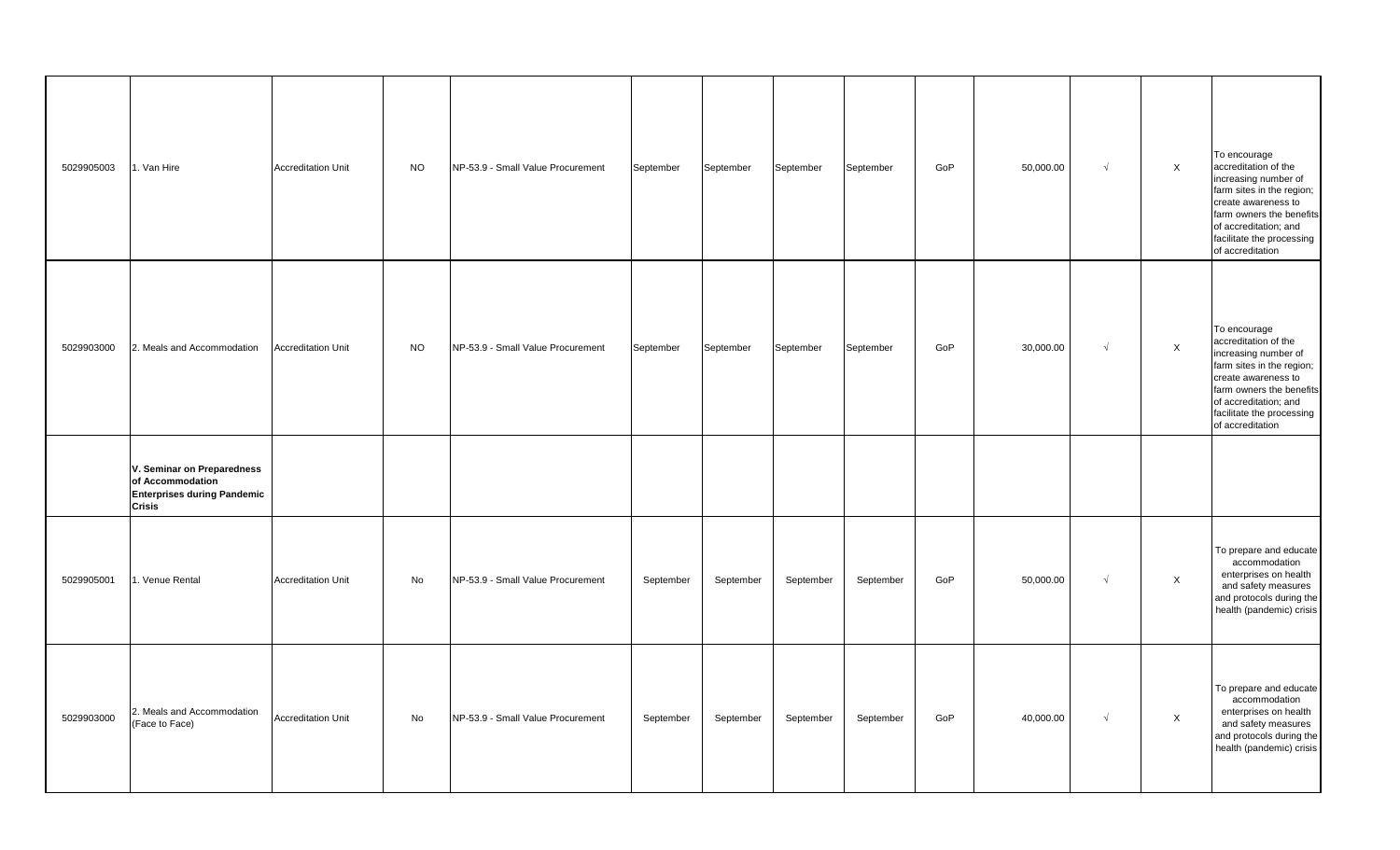|            | VI. Seminar on "Travel Safe in<br><b>CALABARZON"</b> for Travel and<br><b>Tour Agencies</b> |                           |           |                                   |                                                                                |                                                                                |                                                                                |                                                                                |     |            |            |                           |                                                                                                                                                                                                                                                     |
|------------|---------------------------------------------------------------------------------------------|---------------------------|-----------|-----------------------------------|--------------------------------------------------------------------------------|--------------------------------------------------------------------------------|--------------------------------------------------------------------------------|--------------------------------------------------------------------------------|-----|------------|------------|---------------------------|-----------------------------------------------------------------------------------------------------------------------------------------------------------------------------------------------------------------------------------------------------|
| 5029905001 | 1. Venue Rental                                                                             | <b>Accreditation Unit</b> | No        | NP-53.9 - Small Value Procurement | October                                                                        | October                                                                        | October                                                                        | October                                                                        | GoP | 50,000.00  | $\sqrt{ }$ | $\mathsf{X}$              | To create awareness to<br>travel and tour agencies<br>in preparing and crafting<br>tour packages that<br>incorporates health and<br>safety guidelines and<br>protocols for tourists<br>while promoting the<br>tourist destinations of<br>CALABARZON |
| 5029903000 | 2. Meals and Accommodation<br>(Face to Face)                                                | <b>Accreditation Unit</b> | No        | NP-53.9 - Small Value Procurement | October                                                                        | October                                                                        | October                                                                        | October                                                                        | GoP | 40,000.00  | $\sqrt{ }$ | $\boldsymbol{\mathsf{X}}$ | To create awareness to<br>travel and tour agencies<br>in preparing and crafting<br>tour packages that<br>incorporates health and<br>safety guidelines and<br>protocols for tourists<br>while promoting the<br>tourist destinations of<br>CALABARZON |
|            | E GENERAL ADMINSTRATIVE AND SUPPORT SERVICES                                                |                           |           |                                   |                                                                                |                                                                                |                                                                                |                                                                                |     |            |            |                           |                                                                                                                                                                                                                                                     |
|            | . Human 'Resource<br>Development Integrating GAD<br>Activity                                |                           |           |                                   |                                                                                |                                                                                |                                                                                |                                                                                |     |            |            |                           |                                                                                                                                                                                                                                                     |
| 5029903000 | Meals                                                                                       | <b>GAAS</b>               | <b>NO</b> | Shopping                          | March, April,<br>May, July,<br>September,<br>October,<br>November,<br>December | March, April,<br>May, July,<br>September,<br>October,<br>November,<br>December | March, April,<br>May, July,<br>September,<br>October,<br>November,<br>December | March, April,<br>May, July,<br>September,<br>October,<br>November,<br>December | GoP | 200,000.00 | $\sqrt{ }$ | $\boldsymbol{\mathsf{X}}$ | Adherence and<br>implementation of GAD<br>Programs (5% of Total<br>Budget)                                                                                                                                                                          |